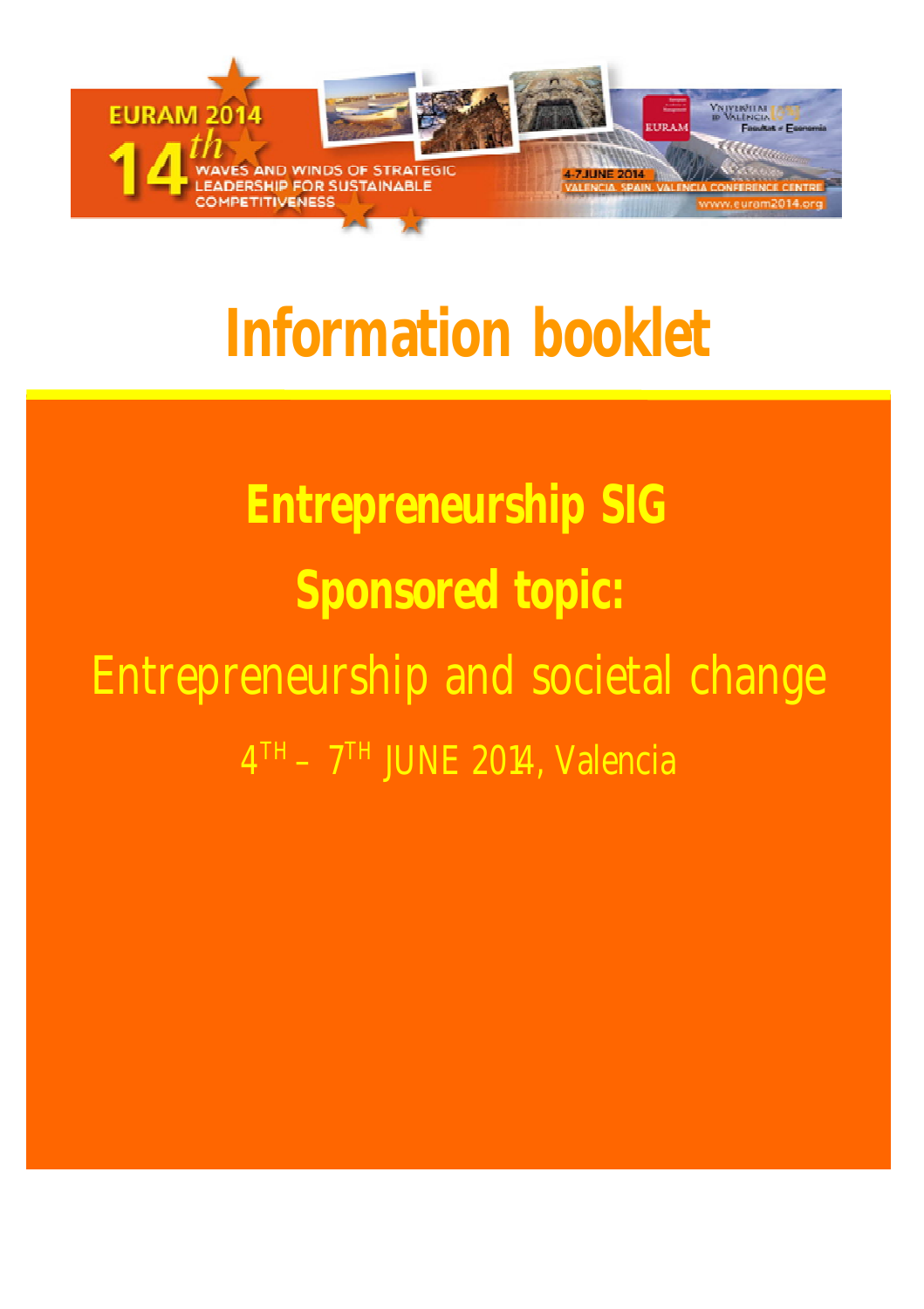## **Dear colleagues,**

We are pleased to invite you to submit your full paper to our sponsored topic – Entrepreneurship and societal changes. Our topic welcomes studies addressing the relation between entrepreneurship and context. In particular contributions should address entrepreneurship, entrepreneurial activities, and outputs in peculiar and non-traditional contexts or the influences of entrepreneurial activities on institutional, environmental and societal contexts.

All submissions will receive a double-blind round of review. The papers accepted and presented at the conference within the Entrepreneurship SIG will be published online with ISBN in the conference proceeding. Also best papers will be invited for the Book Series "The Entrepreneurship SIG at European Academy of Management: New Horizons with Strong Traditions", managed by the SIG Entrepreneurship with Information Age Publishing Inc.

## Important information:

- Themes include, but are not limited to
	- Social entrepreneurship; Social innovation; Environmental entrepreneurship and sustainability; Gender entrepreneurship; Ethnicity and minority entrepreneurship; Ethical decision making and entrepreneurship; Diversity and discrimination in entrepreneurship; Cultural and design issues in entrepreneurship; Shadow and informal economy; New participative and democratic forms of entrepreneurial activities; Entrepreneurship in non-traditional (conventional) contexts: entrepreneurship after the financial crisis, entrepreneurship in transitional/developing economies, entrepreneurship in extreme conditions (i.e. war, violent contexts, natural disasters, poverty and scarcity).
- Deadlines: Submission of papers: 16 Jan 2014 2:00 pm GMT +1 Notification of acceptance: as of 28 March 2014 Early bird/authors registration: 25 April 2014